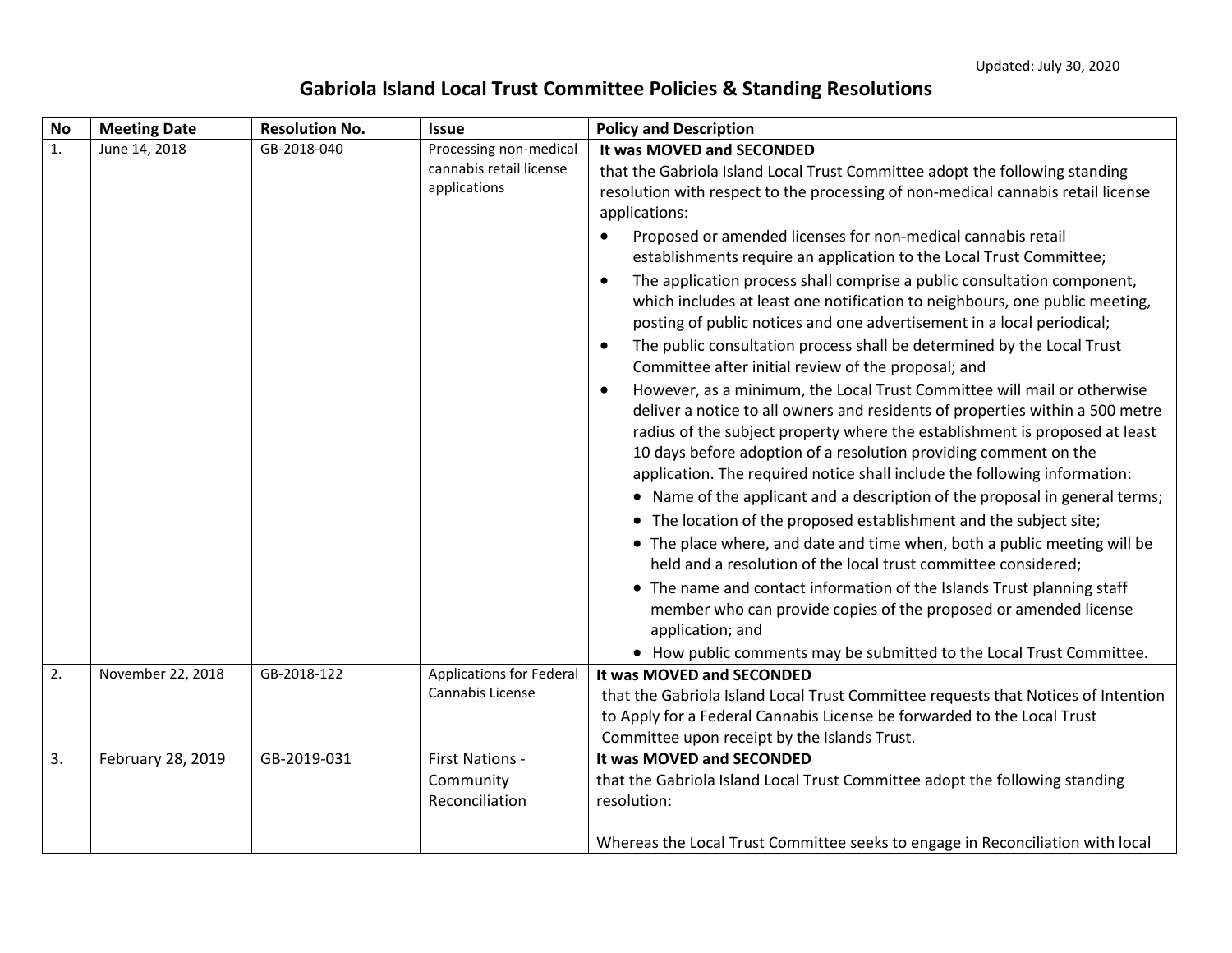|    |                |             |                                                 | Reconciliation Commission Calls to Action, United Nations Declaration on the<br>Rights of Indigenous Peoples, Draft Principles that Guide the Province of British<br>Columbia's Relationship with Indigenous Peoples, and Islands Trust First Nations<br>Engagement Principles, the Local Trust Committee endeavours to:<br>Annually, write a letter to First Nations, (re)introducing Trustees and Staff<br>a)<br>and provide a schedule of known Local Trust Committee meetings for the<br>upcoming year, as well as provide an update of current projects and<br>advocacy activities;<br>For various Local Trust Committee meetings, invite elders from local First<br>b)<br>Nations to attend and provide a traditional welcome to the territory;<br>Work with First Nation governments on cooperative initiatives, including and<br>c)<br>not limited to, language, place names, territorial acknowledgements, and<br>community education on Coast Salish and local First Nations' cultural<br>heritage and history;<br>Work with First Nation governments on engagement principles for inclusive<br>d)<br>land use, marine use and climate change planning; advocacy, protection and<br>stewardship; and knowledge and information sharing protocols; and<br>Establish and maintain government to government dialogue with First<br>e)<br>Nations, now and into the future, based on respect and recognition of<br>Aboriginal rights and title, treaty rights, and First Nations' traditional<br>territories within the Islands Trust Area. |
|----|----------------|-------------|-------------------------------------------------|---------------------------------------------------------------------------------------------------------------------------------------------------------------------------------------------------------------------------------------------------------------------------------------------------------------------------------------------------------------------------------------------------------------------------------------------------------------------------------------------------------------------------------------------------------------------------------------------------------------------------------------------------------------------------------------------------------------------------------------------------------------------------------------------------------------------------------------------------------------------------------------------------------------------------------------------------------------------------------------------------------------------------------------------------------------------------------------------------------------------------------------------------------------------------------------------------------------------------------------------------------------------------------------------------------------------------------------------------------------------------------------------------------------------------------------------------------------------------------------------------------------------------------------------------|
| 4. | April 11, 2019 | GB-2019-038 | <b>Limited Public</b><br>Markets<br>Enforcement | It was MOVED and SECONDED<br>that the Gabriola Island Local Trust Committee adopt the following standing<br>resolution with respect to limited public markets:                                                                                                                                                                                                                                                                                                                                                                                                                                                                                                                                                                                                                                                                                                                                                                                                                                                                                                                                                                                                                                                                                                                                                                                                                                                                                                                                                                                    |
|    |                |             |                                                 | Islands Trust Bylaw Enforcement Staff are directed to not enforce Section<br>a)<br>B.6.2 of Gabriola Island Land Use Bylaw No. 177, 1999 when limited public<br>markets are operated indoors, but rather to inform the operators of the<br>applicable land use regulations;<br>This enforcement policy does not permit violation of the Land Use Bylaw and<br>b)<br>the Gabriola Island Local Trust Committee may at any time, by resolution,<br>modify or rescind this policy or give direction to expand enforcement<br>activities.                                                                                                                                                                                                                                                                                                                                                                                                                                                                                                                                                                                                                                                                                                                                                                                                                                                                                                                                                                                                             |
| 5. | April 11, 2019 | GB-2019-040 | S219 Covenant                                   | It was MOVED and SECONDED                                                                                                                                                                                                                                                                                                                                                                                                                                                                                                                                                                                                                                                                                                                                                                                                                                                                                                                                                                                                                                                                                                                                                                                                                                                                                                                                                                                                                                                                                                                         |